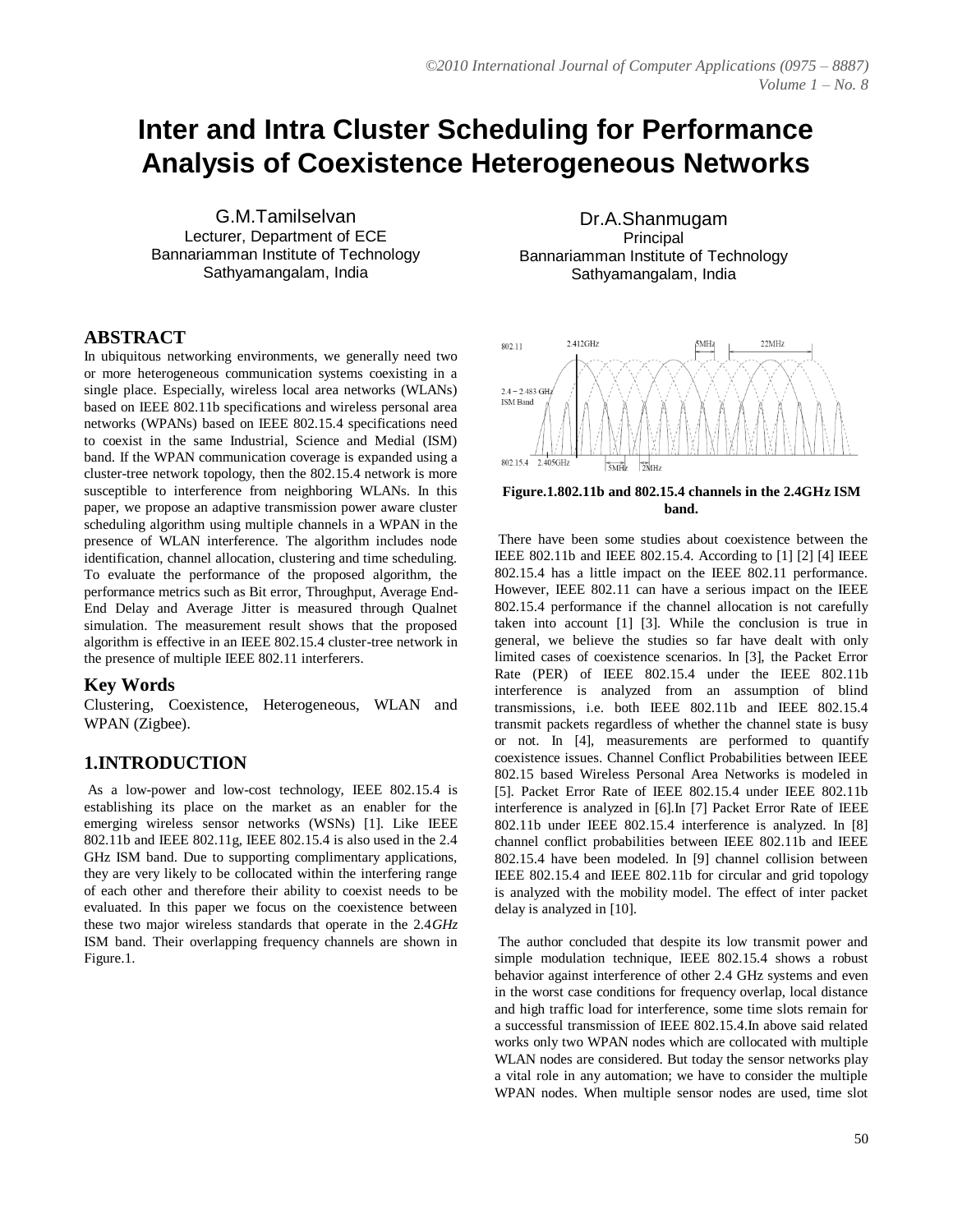mechanism is not helpful in WPAN network because ZigBee is a mesh networking technology.

The remainder of the paper is organized as follows: Section 2 gives an overview of the IEEE 802.11b and IEEE 802.15.4 standard. Section 3 presents a cluster tree network with two different time and frequency scheduling schemes. Simulation results are shown in Section 4. Our conclusion is drawn in Section 5.

## **2. OVERVIEW OF IEEE 802.11b AND IEEE 802.15.4**

#### *2.1. IEEE 802.11b*

IEEE 802.11b standard defines the Medium Access Control (MAC) sub layer and the Physical (PHY) layer for wireless LANs. The standard operates at 13 overlapping channels in the 2.4 GHz ISM band and the bandwidth of each channel is 22 MHz. IEEE 802.11b MAC employs the Carrier Sense Multiple Access with Collision Avoidance (CSMA/CA) mechanism. Before initiating a transmission, an IEEE 802.11b node senses the channel to determine whether another node is transmitting. If the medium is sensed idle for a Distributed coordination function Inter-Frame Space (DIFS) time interval the transmission will be preceded. If the medium is busy the node defers its transmission. When the medium becomes idle for a DIFS interval, the node will generate a random back off delay uniformly chosen in an interval. This interval [0, W] is called Contention Window, where W is the size of the contention window. The initial W is set to CWmin. The back off timer is decreased by one as long as the medium is sensed idle for a back off time slot. The back off counter will become frozen when a transmission is detected on the medium, and resumed when the channel is sensed idle again for a DIFS interval. When the back off timer reaches zero, the node transmits a DATA packet. Immediately after receiving a packet correctly, the destination node waits for a Short Inter Frame Spacing (SIFS) interval and then transmits an ACK back to the source node.

#### *2.2. IEEE 802.15.4*

IEEE 802.15.4 standard defines the MAC sub layer and the PHY layer for low-rate wireless personal area networks. Its operational frequency band includes the 2.4 GHz ISM band. Like IEEE 802.11b, IEEE 802.15.4 also employs CSMA/CA for media access control. However there is a key difference between their CSMA/CA mechanisms. Unlike in IEEE 802.11b, a channel in IEEE 802.15.4 is not sensed during a back off period but only during a Clear Channel Assessment (CCA) period. Furthermore, the contention window in IEEE 802.15.4 is doubled correspondingly whenever the channel is determined busy during a CCA period. In IEEE 802.11b, however, the contention window remains the same size when the channel is determined busy and is doubled only when ACK is not received. This difference has a significant impact on their behavior of sharing a channel, which we shall show in detail at the following sections.

#### **3. PROPOSED SCHEME**

In this paper, we propose power aware time slot and frequency based spectrum access analysis for the performance metrics such as bit error, throughput, average End-End delay and average jitter of IEEE 802.15.4. In this proposed scheme the WPAN devices are clustered. Each cluster will have one PAN coordinator and four end devices. We consider a heterogeneous network with random topology.IEEE 802.15.4 topologies are shown in Figure.2 Here the performance of IEEE 802.15.4 under the interference of IEEE 802.11b and the interference among IEEE 802.15.4 nodes because of multiple transmissions is analyzed using Qualnet 4.5 simulation. For simulation, the slotted CSMA/CA of the IEEE 802.15.4 model is developed using Qualnet 4.5.The random topology scenario of coexistence heterogeneous network with 20 WPAN and 20 WLAN nodes for two different scheduling schemes are shown in Figure.4 &5.



**Figure.2. IEEE 802.15.4 Topologies**

The PHY of the IEEE 802.15.4 at 2.4 GHz uses offset quadrature phase shift keying (OQPSK) modulation. Denote that the  $E_b / N_0$ is the ratio of the average energy per information bit to the noise power spectral density at the receiver input, in the case of an additive white Gaussian noise (AWGN) channel. Then the bit error rate (BER),  $P_B$ , can be expressed as

$$
P_B = Q \left( \sqrt{\frac{2E_b}{N_0}} \right) \tag{1}
$$

Where  $Q(x)$  is

$$
Q(x) = \frac{1}{\sqrt{x}} \int_{x}^{\infty} \exp\left(\frac{-u^2}{2}\right) du \tag{2}
$$

Figure.3 shows the relationship between the bit error rate and  $E_b$  */ N<sub>o</sub>* simulated in Matlab. The bit error rate decreases when  $E_b$  $/N<sub>o</sub>$  increases. The noise power spectral density increases when collision increases. As the number of WLAN sources increases, the BER of IEEE 802.15.4 increases because contentions among multiple WLANs increase the channel usage and cause collisions, which is more powerful interference, source to.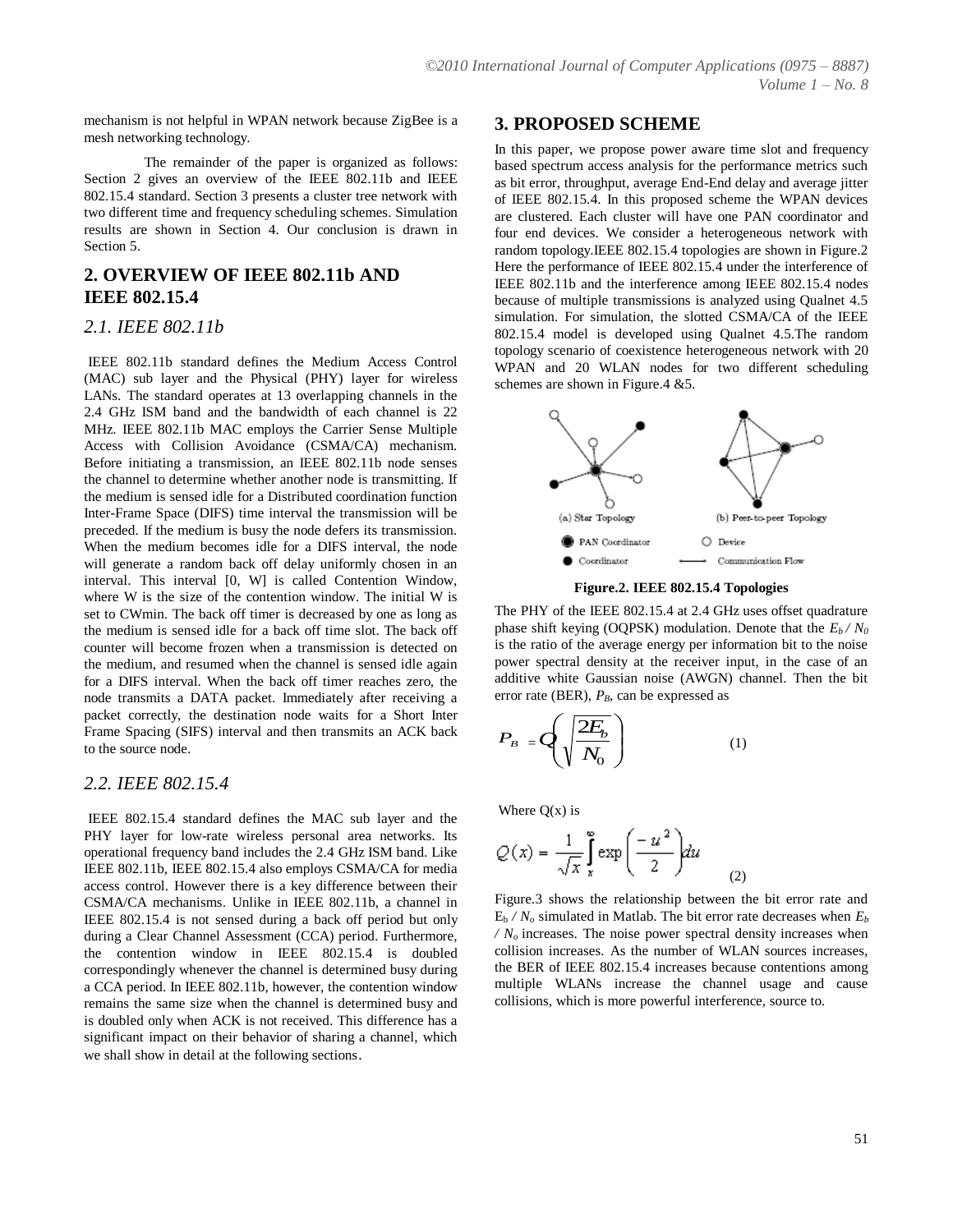

**Figure.3. Theoretic Bit Error Rate of OQPSK**

In this paper two schemes are proposed and the results are compared. The first scheme is called inter cluster scheduling. In this scheme the nodes are separated based on their transmission power. The output power of 802.15.4 devices is typically as low as 0 *dBm* , whereas the output power of 802.11b devices is 15 *dBm* or above. Then WLAN nodes are grouped under one operating frequency and WPAN nodes are clustered with cluster size 5.Each cluster will have one PAN coordinator and four end devices. Each cluster is allotted unique channel frequency for error free transmission. After frequency scheduling, in each channel specific time slot is allotted for packet transmission.

In second scheme, intra cluster scheduling is considered. In this scheduling scheme the cluster members from different clusters are grouped under one channel and specific time slots are allotted for packet transmission. The figure  $4 \& 5$  shows the scenario for two different schemes.



**Figure.4.Random topology scenario with Inter cluster Scheduling**



**Figure.5.Random topology scenario with Intra cluster Scheduling**

# **4. SIMULATION RESULTS AND DISCUSSION**

To evaluate the effectiveness of the proposed scheme in a coexistence heterogeneous wireless network, a simulation study was conducted using Qualnet 4.5 simulator. The simulation configuration and parameters used in this paper is shown in Table 1.

| <b>Parameter</b>            | <b>IEEE 802.11b</b> | <b>IEEE 802.15.4</b> |
|-----------------------------|---------------------|----------------------|
| Number of Nodes             | 20                  | 20                   |
| <b>Transmission Power</b>   | 15dbm               | 3dbm                 |
| Modulation                  | CCK.                | <b>OQPSK</b>         |
| MAC Protocol                | 802.11              | 802.15.4             |
| Routing Protocol            | Bellman ford        | <b>AODV</b>          |
| No of Packets               | 100                 | 100                  |
| Payload Size                | 1500bytes           | 105bytes             |
| Simulation Time             | 35s                 |                      |
| Packet Interval             | 100 <sub>ms</sub>   | 1 <sub>ms</sub>      |
| Packet Transmission<br>Time | 5s                  | 1s                   |
| Test bed size               | $40m \times 40m$    |                      |
| Topology                    | Random              |                      |

**Table 1.Simulation Configuration and Parameters**

The effectiveness of the proposed scheme was measured with four different metrics: Bit error, Throughput, Average End-End delay and Average jitter. The figure 6-9 shows the performance analysis of random topology with two different proposed schemes.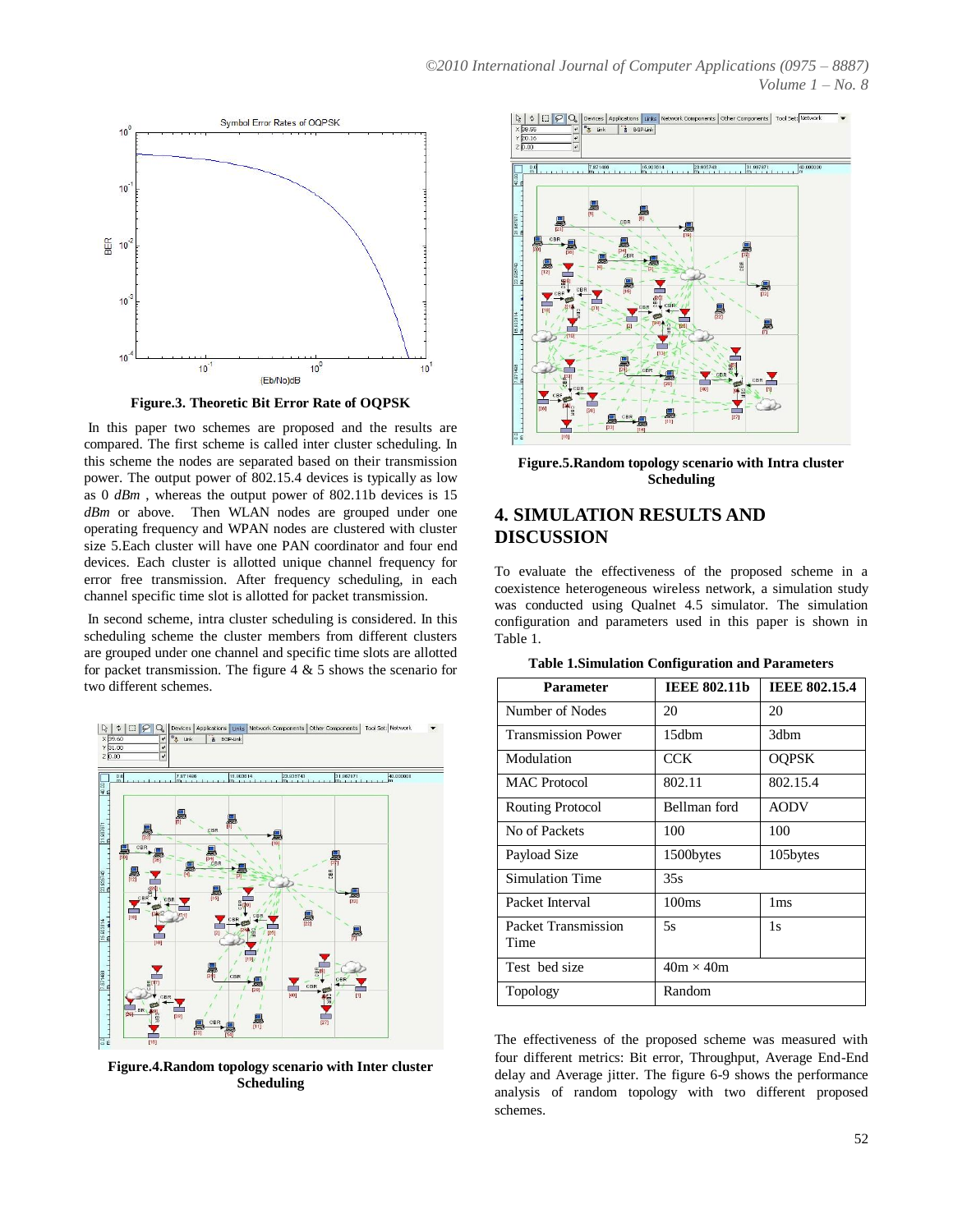The figure.6 shows the bit error analysis for random topology. In this figure bit error for two different schemes namely inter cluster scheduling and intra cluster scheduling is shown. When the intra cluster scheduling is adopted the bit error becomes zero.



 $\rightarrow$  Inter cluster Scheduling  $\rightarrow$  Intra Cluster Scheduling

**Figure .6.Bit Error Analysis for Random Topology**

When inter cluster scheduling is adopted , time slot mechanism is not helpful in WPAN network because ZigBee is a mesh networking technology, which means that devices can automatically route messages on each other's behalf (often called multi-hopping). This allows deploying larger networks without immoderately increasing the transmission power since direct communications occur only in a geographically-restricted area.

Throughput in bits/sec



← Inter cluster Scheduling → Intra Cluster Scheduling

**Figure .7.Throughput Analysis for Random Topology**

Throughput analysis for random topology with inter and intra cluster scheduling is shown in figure.7.The analysis shows that the throughput is considerably increasing in the case of intra cluster scheduling. After the implementation of this scheduling scheme throughput is increased by 7.34%.The average end-end analysis is shown in figure.8.

Bit Error in bits Average End-End delay in sec



#### **Figure .8.Average End-End Delay Analysis for Random Topology**

The average end-end delay for WPAN and WLAN nodes are shown in figure.8.The average end-end delay is decreased by 5%- 25% for WPAN nodes when intra clustering scheme is used. In figure.9.average jitter is given.

The figure.9 show that the average jitter goes down by 4.7%-17.4 %.The intra clustering is working probably and the interference is completely mitigated.

Average Jitter in sec



 $\rightarrow$  Inter cluster Scheduling  $\rightarrow$  Intra Cluster Scheduling

 **Figure .9. Average Jitter Analysis for Random Topology**